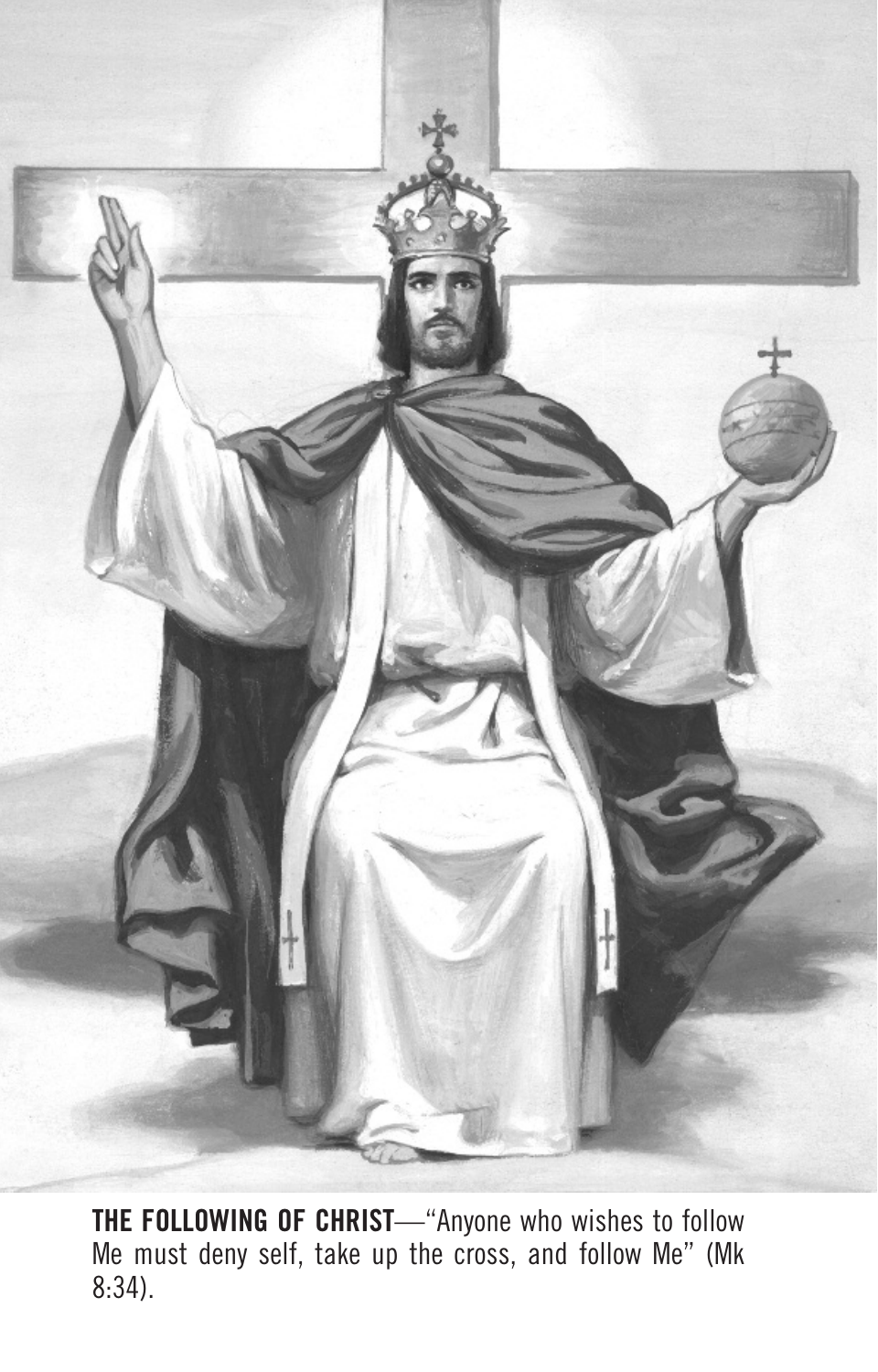# **THE IMITATION OF CHRIST**

## IN FOUR BOOKS BY THOMAS À KEMPIS

*Newly Edited by* CLARE L. FITZPATRICK

**NEW ILLUSTRATED EDITION**



CATHOLIC BOOK PUBLISHING CORP. NEW JERSEY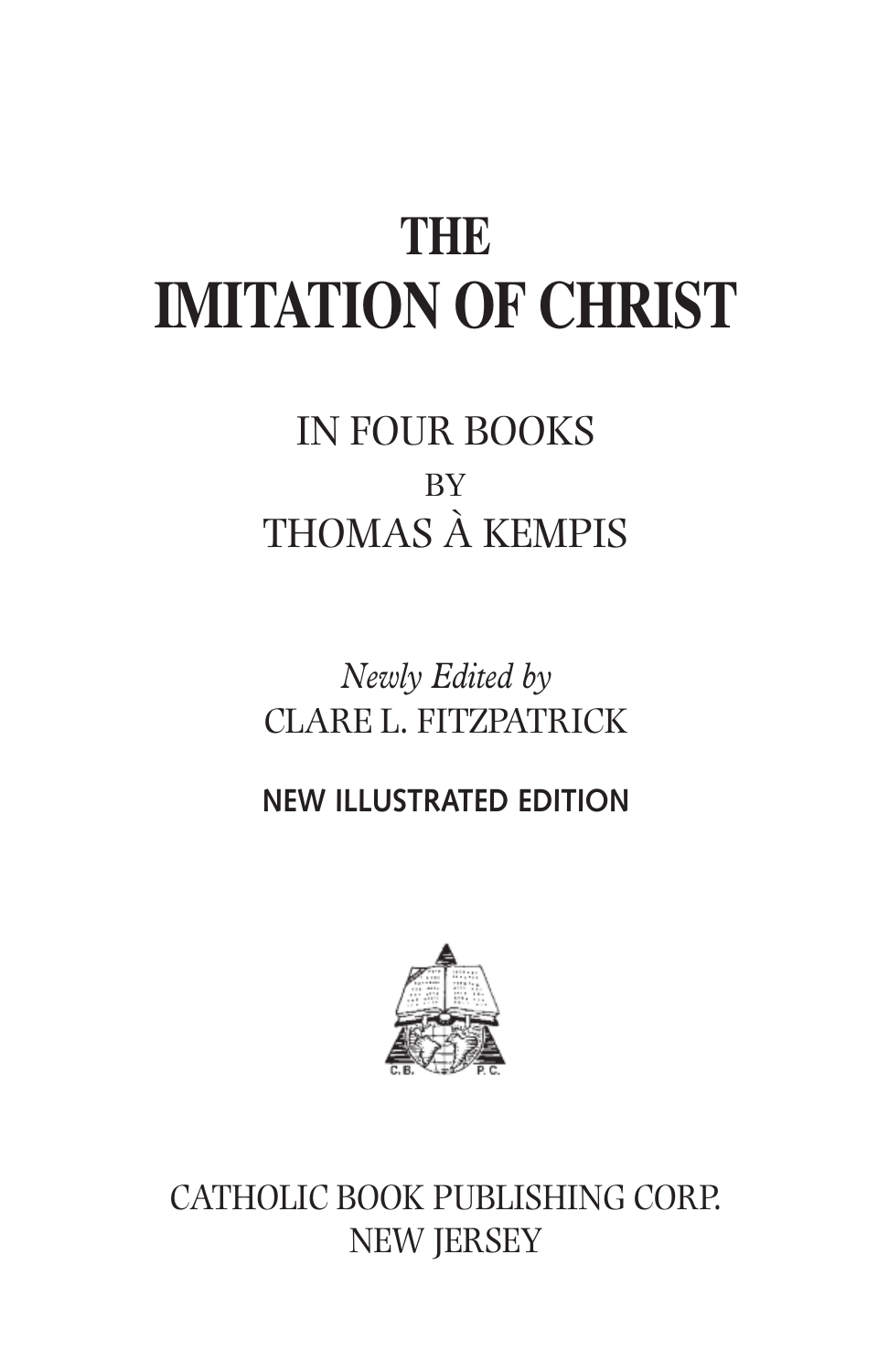### **CONTENTS**

#### **BOOK 1: USEFUL ADMONITIONS FOR THE SPIRITUAL LIFE**

| Chapter                                   | Page |
|-------------------------------------------|------|
| 1. On Following Christ Our Model          | 15   |
| 2. On Having a Humble Opinion of Oneself  | 16   |
|                                           | 18   |
| 4. On Being Prudent in What We Accept     |      |
|                                           | 21   |
| 5. On the Reading of Holy Scripture       | 21   |
| 6. Concerning Inordinate Affections       | 23   |
| 7. On False Confidence and Arrogance      | 24   |
| 8. On Avoiding Too Much Familiarity       | 25   |
| 9. On Being Obedient and Submissive       | 26   |
| 10. On Avoiding Superfluous Words         | 27   |
| 11. On How to Acquire Peace and on the    |      |
|                                           | 28   |
| 12. On the Advantage of Not Having        |      |
| Everything Our Own Way                    | 30   |
|                                           | 31   |
| 14. On Avoiding Hasty Judgments           | 34   |
| 15. On Works Done from the Motive of      |      |
|                                           | 35   |
| 16. On Bearing with the Defects of Others | 36   |
|                                           | 38   |
| 18. On the Examples Given by the Fathers  | 39   |
| 19. On the Exercises of a Good Religious  | 41   |
| 20. On the Love of Solitude and Silence   | 44   |
| 21. On Compunction of Heart               | 48   |
| 22. On the Consideration of Human Misery  | 50   |
|                                           | 53   |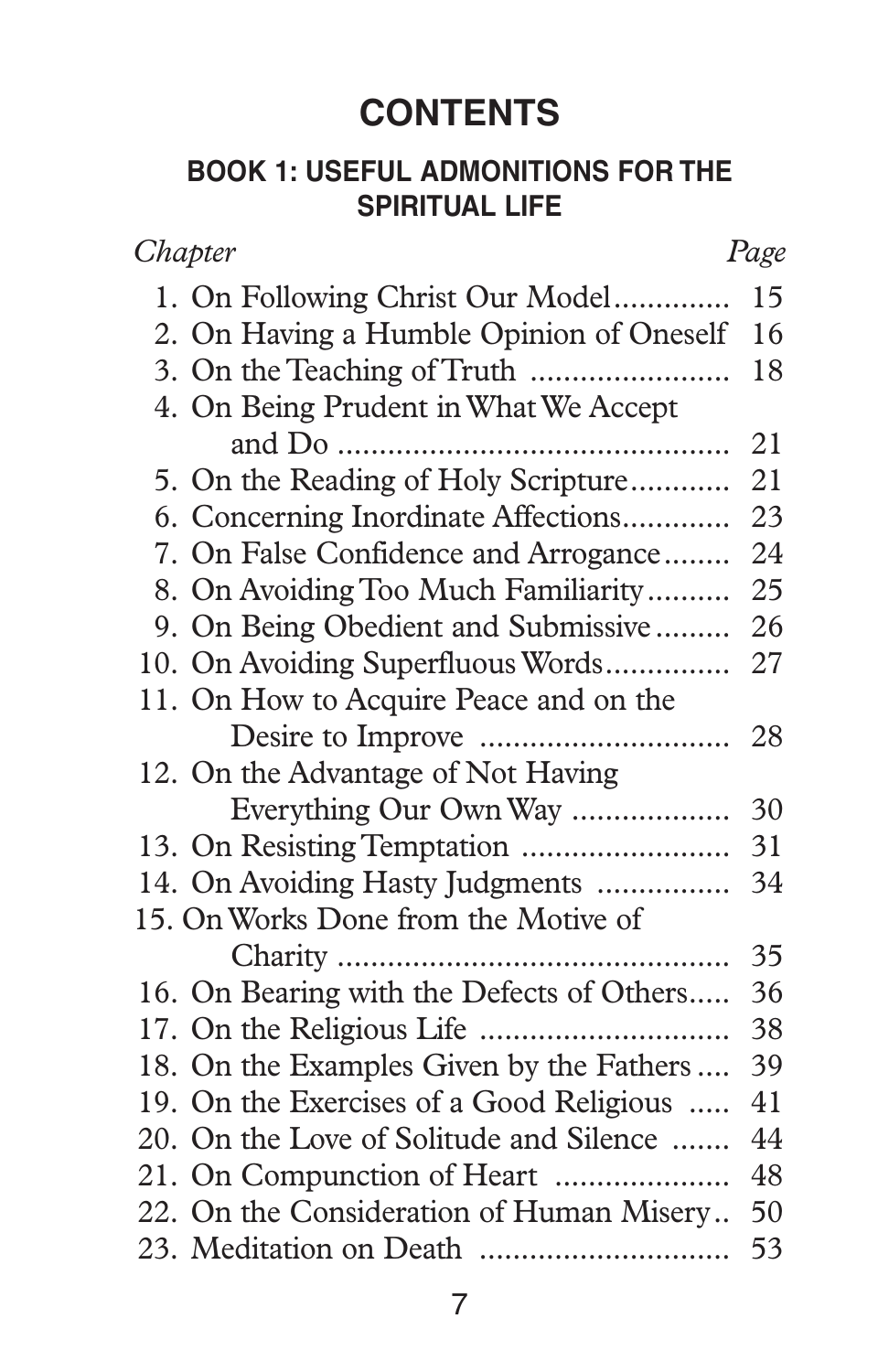| Chapter                                                                                                                                                                                                                                                                                                                        | Page                                                                 |
|--------------------------------------------------------------------------------------------------------------------------------------------------------------------------------------------------------------------------------------------------------------------------------------------------------------------------------|----------------------------------------------------------------------|
| 24. On the Last Judgment and the Punish-                                                                                                                                                                                                                                                                                       | 57                                                                   |
| 25. On the Fervent Amendment of Our                                                                                                                                                                                                                                                                                            |                                                                      |
| <b>BOOK 2: CONSIDERATIONS FOR LEADING</b><br><b>AN INTERIOR LIFE</b>                                                                                                                                                                                                                                                           |                                                                      |
| 4. On Purity of Mind and a Simple Intention<br>6. On the Joy of a Good Conscience<br>7. On the Love of Jesus above All Things<br>8. On the Familiar Friendship of Jesus<br>9. On the Want of All Comfort<br>10. On Gratitude for God's Grace<br>11. On the Small Number of the Lovers of<br>12. On the Royal Road of the Cross | 67<br>71<br>72<br>73<br>74<br>76<br>78<br>80<br>82<br>86<br>88<br>90 |
| <b>BOOK 3: ON INTERIOR CONVERSATION</b>                                                                                                                                                                                                                                                                                        |                                                                      |
| 1. On the Way Christ Speaks Inwardly                                                                                                                                                                                                                                                                                           | 99                                                                   |
| 2. How God Speaks within Us without                                                                                                                                                                                                                                                                                            |                                                                      |
| 3. The Words of God Are to Be Heard<br>with Humility; Many Fail to Reflect                                                                                                                                                                                                                                                     | 102                                                                  |
| 4. We Should Walk before God in Truth                                                                                                                                                                                                                                                                                          |                                                                      |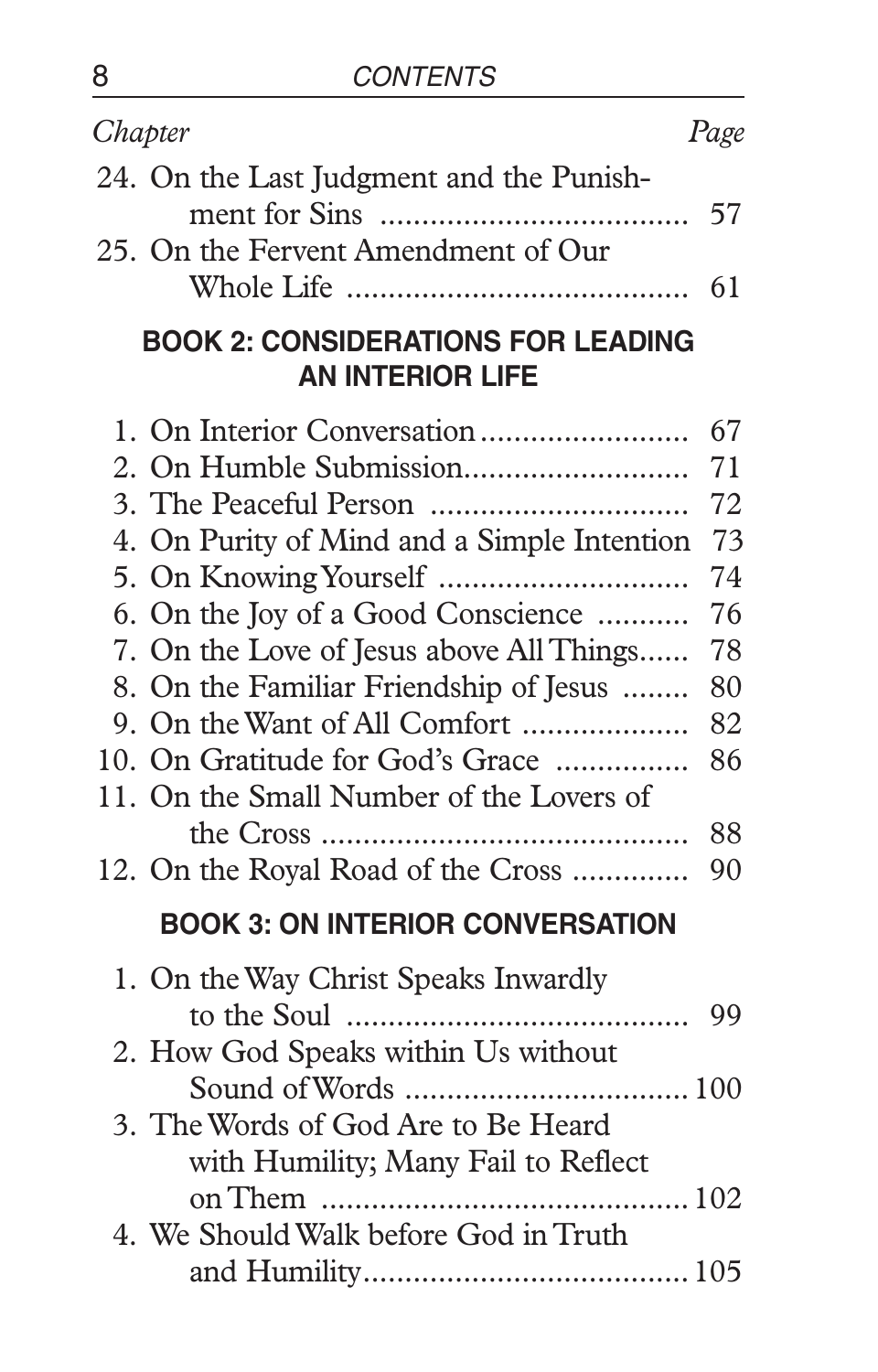| Chapter                                          | Page |
|--------------------------------------------------|------|
| 5. On the Wonderful Effect of the Love of        |      |
|                                                  |      |
| 6. On the Proof of a True Lover  110             |      |
| 7. How Grace Is to Be Kept Close through         |      |
|                                                  |      |
| 8. On the Lowly Esteem of Self in God's          |      |
|                                                  |      |
| 9. How All Things Are to Be Referred to          |      |
| God, Our Last End  118                           |      |
| 10. On the Joy of Serving God and Aban-          |      |
|                                                  |      |
| 11. On the Need to Examine and Moderate          |      |
| the Desires of the Heart  123                    |      |
| 12. On Acquiring Patience in the Struggle        |      |
| against Concupiscence  124                       |      |
| 13. On Humble Obedience after the Exam-          |      |
| ple of Our Lord, Jesus Christ  127               |      |
| 14. On Considering the Secret Judgments          |      |
| of God So That We Do Not Become                  |      |
| Proud of Our Good Works  128                     |      |
| 15. On How We Are to Conduct Ourselves           |      |
|                                                  |      |
| 16. True Solace Is to Be Sought in God Alone 133 |      |
| 17. That All Our Cares Must Be Placed in God 134 |      |
| 18. That All Temporal Sorrows Are to Be          |      |
| Borne Patiently after the Example                |      |
|                                                  |      |
| 19. On the Patient Suffering of Injuries,        |      |
| and Who Is Really Patient  137                   |      |
| 20. On Acknowledging Our Own Infirmities         |      |
| and the Miseries of This Life  139               |      |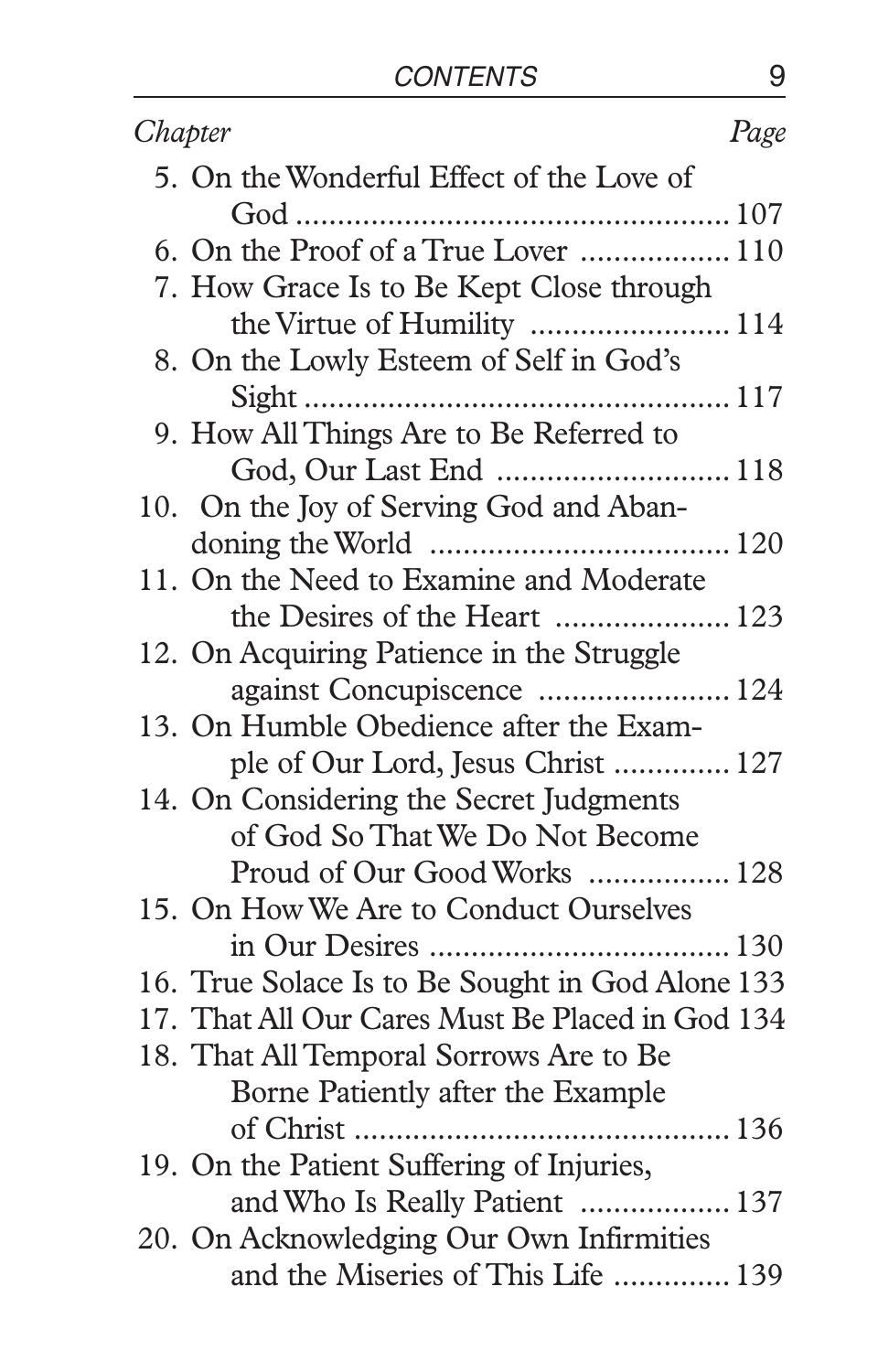| Chapter                                      | Page |
|----------------------------------------------|------|
| 21. On How We Are to Rest in God above       |      |
|                                              |      |
| 22. On Remembering the Manifold Benefits     |      |
|                                              |      |
| 23. On Four Things Which Bring Great         |      |
|                                              |      |
| 24. On Avoiding Curious Inquiry into the     |      |
|                                              |      |
| 25. In What Consists Firm Peace of Heart     |      |
|                                              |      |
| 26. On the Excellence of a Free Mind, the    |      |
| Reward of Humble Prayer Rather               |      |
|                                              |      |
| 27. Nothing Withholds Us from God As         |      |
| Much As Self-Love  155                       |      |
| 28. Against Slanderous Tongues  157          |      |
| 29. How We Should Call Upon God and          |      |
| Bless Him in Time of Tribulation  158        |      |
| 30. On Asking the Divine Assistance and      |      |
| on Confidence of Recovering Grace  159       |      |
| 31. On Disregarding Creatures to Find the    |      |
|                                              |      |
| 32. On Self-Abnegation and the Renuncia-     |      |
| tion of All Covetousness  166                |      |
| 33. On Inconstancy of Heart and the          |      |
| Directing of Our Intention to God  167       |      |
| 34. The Person Who Loves God Delights        |      |
| in Him above All Things  169                 |      |
| 35. On the Lack of Security from Tempta-     |      |
|                                              |      |
| 36. Against the Vain Judgments of Humans 173 |      |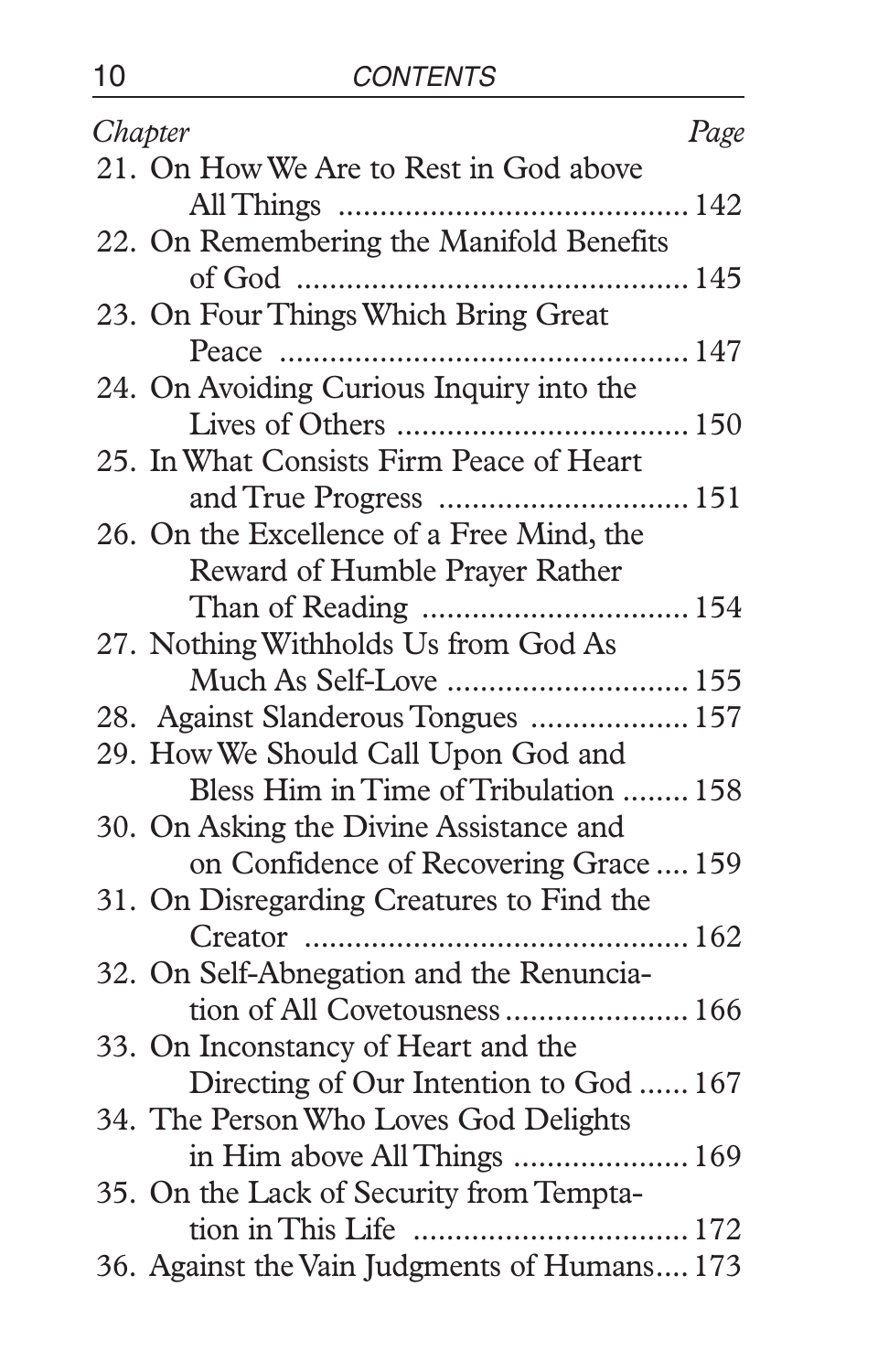| Chapter                                   | Page |
|-------------------------------------------|------|
| 37. On Self-Renunciation to Obtain Free-  |      |
|                                           |      |
| 38. On How to Govern Ourselves and on     |      |
| Having Recourse to God in Danger  178     |      |
| 39. On Prudence in Worldly Affairs 180    |      |
| 40. We Have No Good in Ourselves and      |      |
| Can Glory in Nothing 182                  |      |
| 41. On the Contempt of All Temporal       |      |
|                                           |      |
| 42. Our Peace Must Not Depend upon        |      |
|                                           |      |
| 43. On the Vanity of Worldly Learning 186 |      |
| 44. On Not Drawing to Ourselves Exterior  |      |
|                                           |      |
| 45. On Not Being Too Credulous Knowing    |      |
| How Easily We Offend in Speech  190       |      |
| 46. On Putting Our Trust in God When      |      |
| Evil Words Are Spoken against Us  194     |      |
| 47. All Grievous Things Are to Be Borne   |      |
| for the Sake of Eternal Life  196         |      |
| 48. On the Day of Eternity and the        |      |
| Troubles of This Life  199                |      |
| 49. On the Longing for Eternal Life and   |      |
| How Great Are the Joys Promised to        |      |
| Those Who Fight to Gain That Life  202    |      |
| 50. How Persons Who Are Desolate Ought    |      |
| to Offer Themselves into the Hands        |      |
| of God<br>.                               | 206  |
| 51. On Exercising Ourselves in Humble     |      |
| Works When We Cannot Attain to the        |      |
|                                           |      |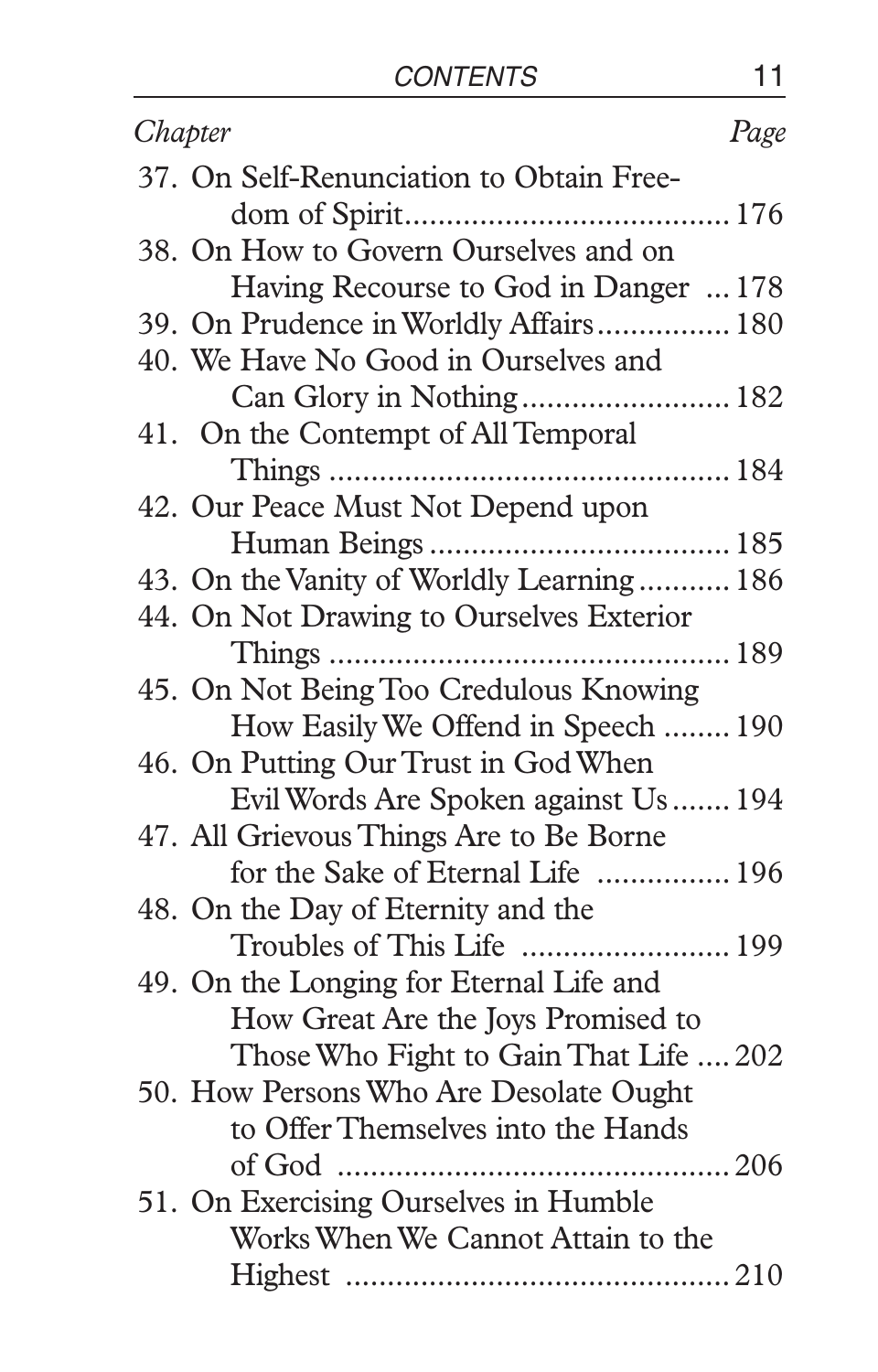| Chapter                                                                       | Page |
|-------------------------------------------------------------------------------|------|
| 52. That Persons Ought to Think They Do Not                                   |      |
| Deserve Consolation But Punishment 211                                        |      |
| 53. God's Grace Is Incompatible with the                                      |      |
| Love of Worldly Things  213                                                   |      |
| 54. Opposition between Nature and Grace  216                                  |      |
| 55. On the Corruption of Nature and the                                       |      |
| Power of God's Grace 220                                                      |      |
| 56. That We Must Deny Ourselves and                                           |      |
| Bear the Cross with Christ  224                                               |      |
| 57. That People Should Not Become Dejected                                    |      |
| When They Fall into Some Defects  226                                         |      |
| 58. That People Should Not Search into the                                    |      |
| Unfathomable Judgments of God  229                                            |      |
| 59. That All Our Hope and Confidence Is                                       |      |
| to Be Placed in God Alone 234                                                 |      |
| <b>BOOK 4: ON THE BLESSED SACRAMENT AND</b>                                   |      |
| DEVOUT EXHORTATIONS FOR HOLY COMMUNION                                        |      |
|                                                                               |      |
|                                                                               |      |
| 1. The Great Reverence with Which Christ                                      |      |
|                                                                               |      |
| 2. On the Great Goodness of God Shown                                         |      |
| Human Beings in the Bl. Sacrament  243                                        |      |
| 3. On Advantage of Frequent Communion .246                                    |      |
| 4. On the Many Benefits Bestowed on                                           |      |
| Those Who Communicate Devoutly  249                                           |      |
| 5. On the Dignity of the Sacraments and on                                    |      |
|                                                                               |      |
| 6. On the Question of Proper Preparation                                      |      |
|                                                                               |      |
| 7. On the Examination of Our Conscience<br>and Firm Purpose of Amendment  255 |      |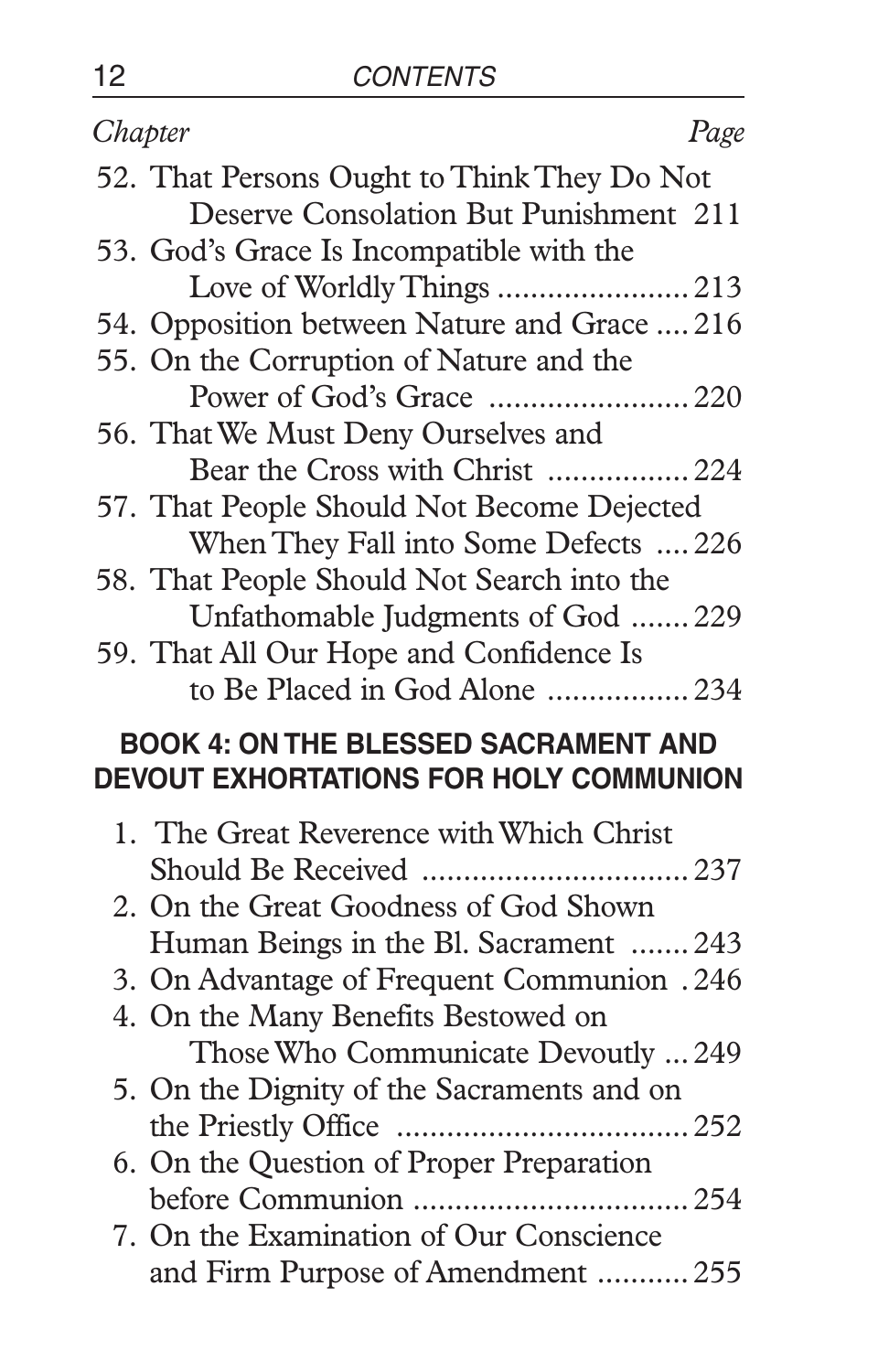| Chapter                                     | Page |
|---------------------------------------------|------|
| 8. On the Offering of Christ on the Cross,  |      |
| and the Resignation of Ourselves 257        |      |
| 9. We Must Offer Ourselves and All That     |      |
| Is Ours to God, and Pray for All People 259 |      |
| 10. That We Must Not Lightly Refrain        |      |
| from Holy Communion 261                     |      |
| 11. The Body of Christ and Holy Scripture   |      |
| are Most Necessary to the Faithful          |      |
|                                             |      |
| 12. On How We Should Prepare to Receive     |      |
| Christ in Holy Communion 268                |      |
| 13. A Devout Soul Should Long with the      |      |
| Whole Heart to Be United to Christ          |      |
| in the Blessed Sacrament  271               |      |
| 14. On the Ardent Desire Some Devout        |      |
| People Have for the Body of Christ272       |      |
| 15. That the Grace of Devotion Is Obtained  |      |
| by Humility and Self-Denial 274             |      |
| 16. That We Should Reveal Our Needs to      |      |
| Christ and Ask His Grace 276                |      |
| 17. On a Burning Love and Eager Desire to   |      |
|                                             |      |
| 18. That People Must Not Curiously Search   |      |
| into This Sacrament, But Be Humble          |      |
| Followers of Christ, Always Sub-            |      |
| mitting Their Senses to Holy Faith  279     |      |
| PASSAGES IN THE IMITATION OF                |      |
| CHRIST, suitable to the different states    |      |
| of life and spiritual necessities of the    |      |
|                                             |      |
|                                             |      |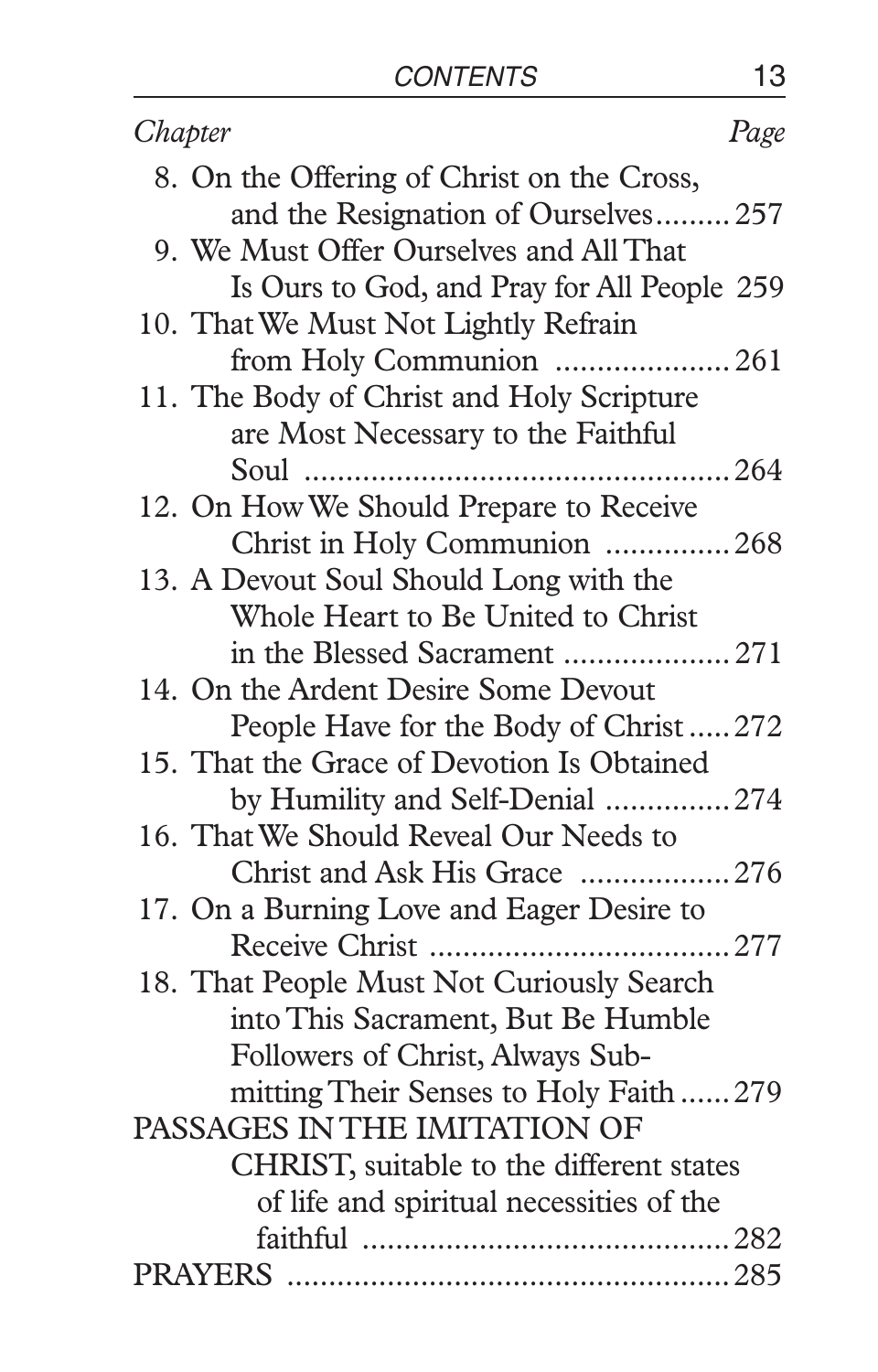

**JESUS OPENS OUR EYES TO FOLLOW HIM**—"Jesus said to [the blind man], 'Receive your sight. Your faith has made you well.' Immediately, he received his sight and followed Jesus" (Lk 18:42f).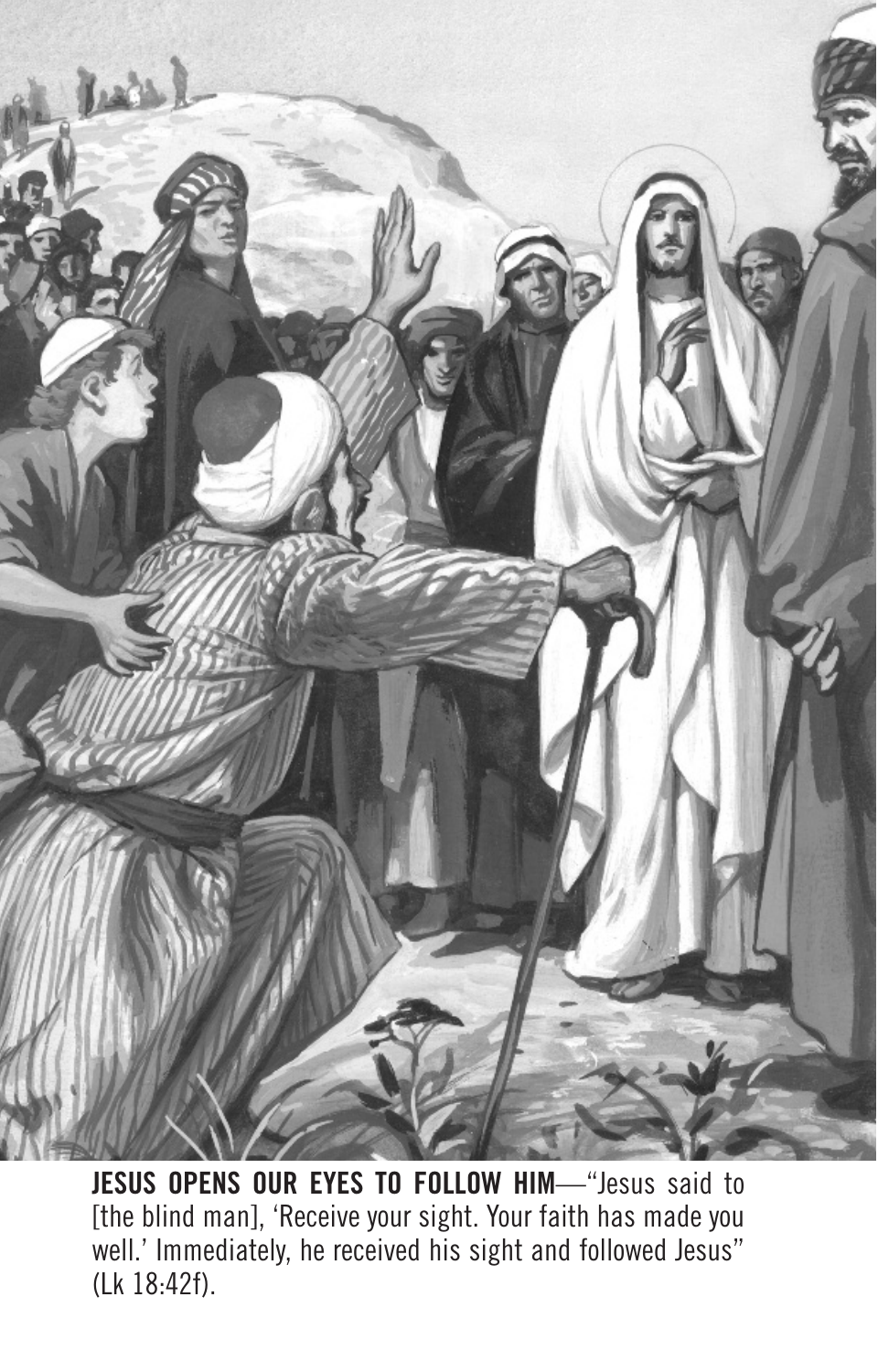

### BOOK 1

#### **USEFUL ADMONITIONS FOR THE SPIRITUAL LIFE CHAPTER 1 On Following Christ Our Model**

N*<sup>O</sup> ONE who follows Me will ever walk in dark-ness* (Jn 8:12). These words of our Lord counsel all to walk in His footsteps. If you want to see clearly and avoid blindness of heart, it is His virtues you must imitate. Make it your aim to meditate on the life of Jesus Christ.

2. Christ's teaching surpasses that of all the Saints. But to find this spiritual nourishment you must seek to have the Spirit of Christ. It is because we lack this Spirit that so often we listen to the Gospel without really hearing it. Those who fully understand Christ's words must labor to make their lives conform to His.

3. To be learned and able to discuss the Trinity will get you nowhere if you do not have humility, and therefore displease the Holy Trinity. Lofty words neither save you nor make you a Saint;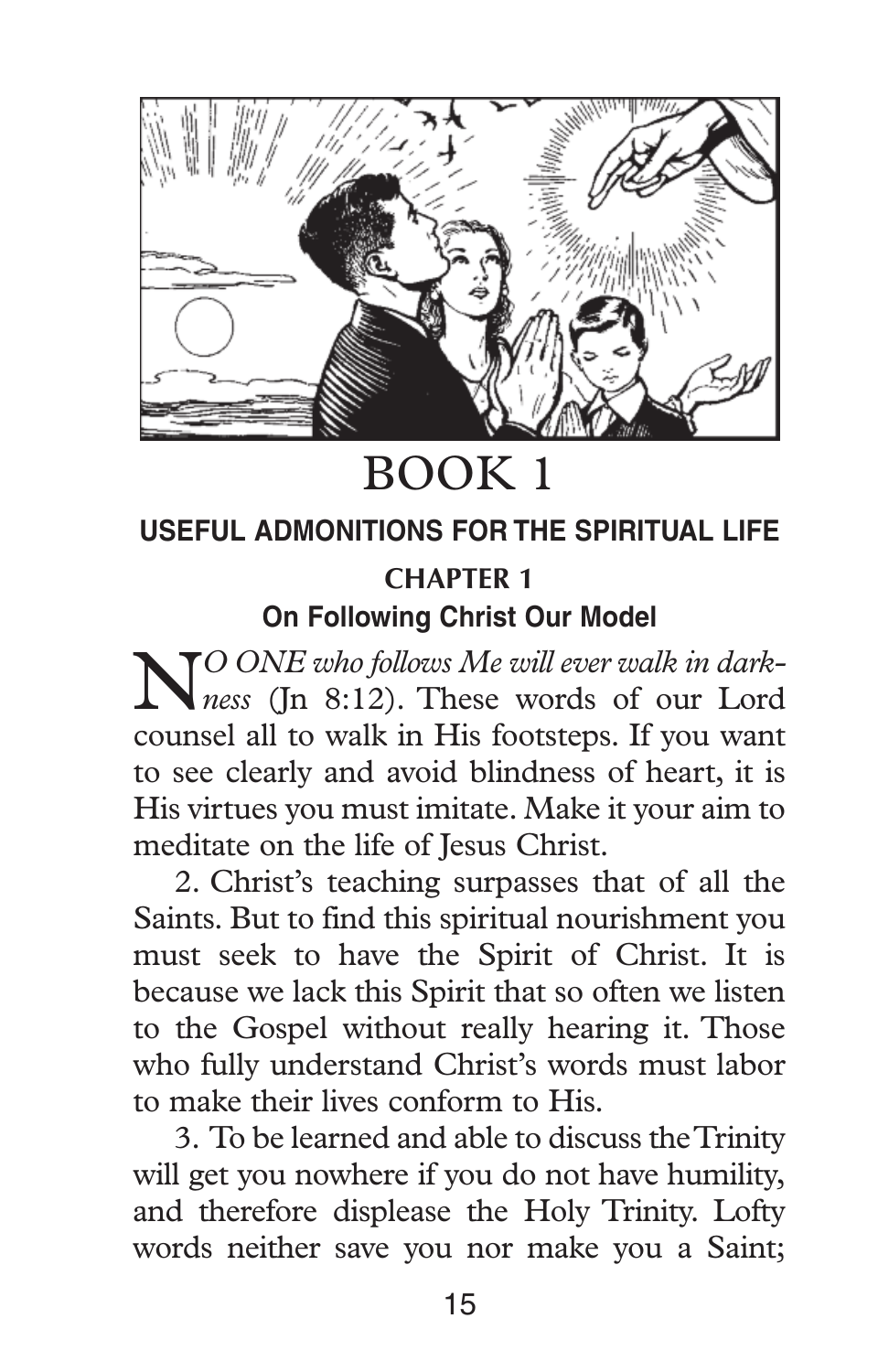

BOOK 3

#### **ON INTERIOR CONVERSATION**

#### **CHAPTER 1**

#### **On the Way Christ Speaks Inwardly to the Soul**

"I *WILL hear what the Lord God will speak within me"* (Ps 85:9), says a devout soul. Blessed is that soul who hears the Lord speaking within, and from His lips receives the words of comfort.

Blessed are the ears that heed the inner whisperings of the Lord, and pay no attention to the deceitful murmurings of this world; and blessed indeed are the ears which do not listen to the loud voices from outside, but instead are attentive to Him, Who inwardly teaches the truth. Blessed also are the eyes which are closed to things outside, but gaze intently on things within.

Blessed are they who acquire virtue and labor, by spiritual and corporal works, to receive daily more and more God's inward inspirations and teachings. They also are blessed who determine to serve God alone, ridding themselves of every hindrance from the world.